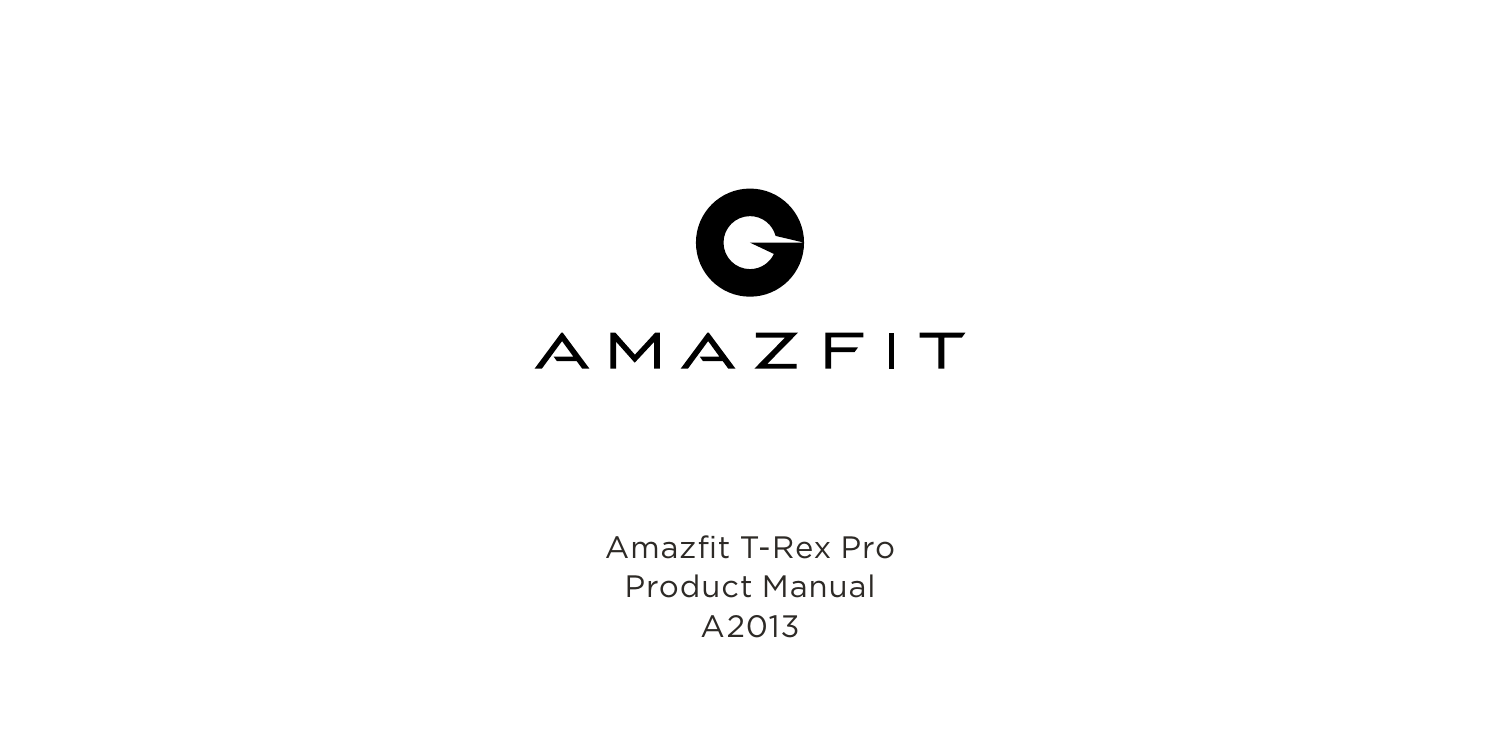# 01 Package Contents







Smartwatch with band × 1

Charging base × 1

1

Instruction Manual × 1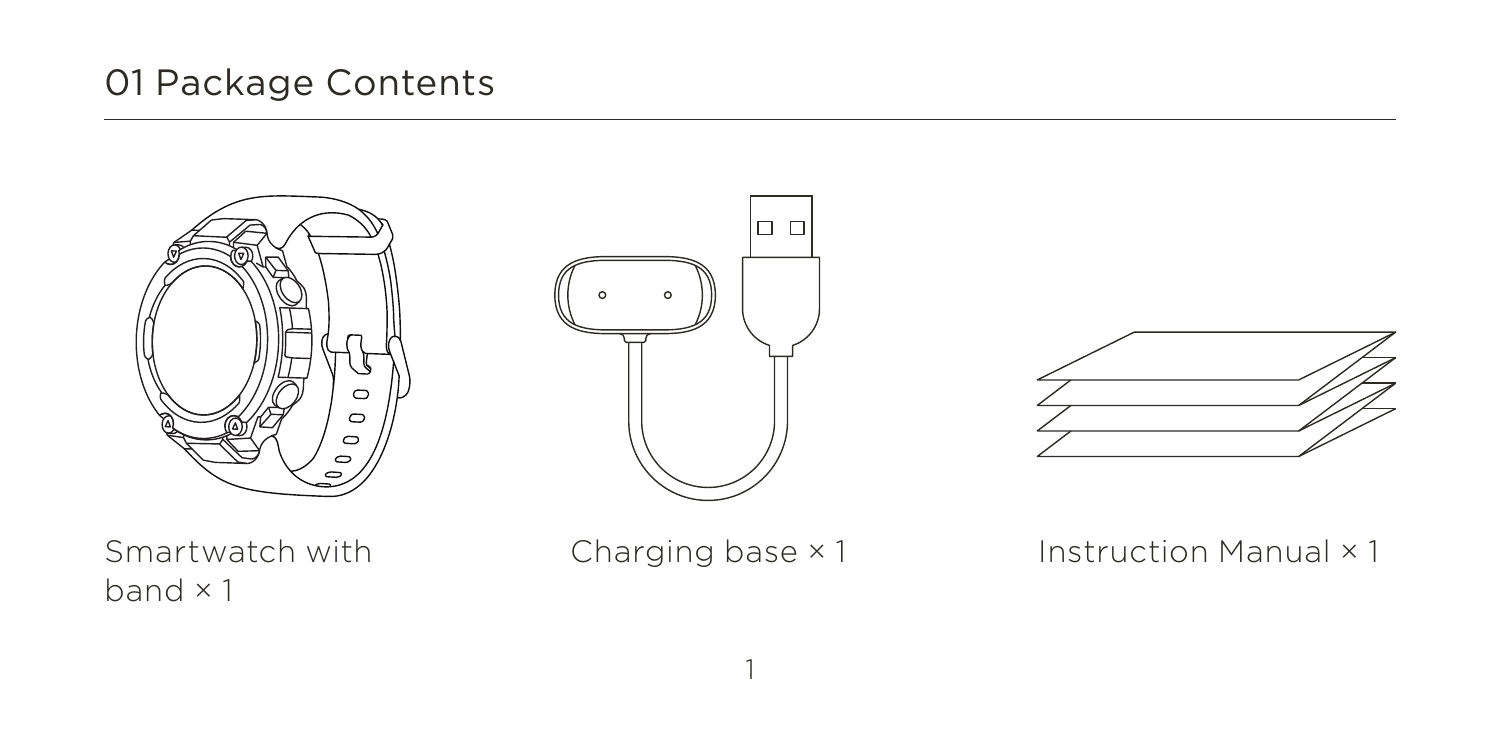#### 02 About the Watch



Note: Press and hold the power button to turn on the watch. If the watch cannot be turned on, please charge it and then try again.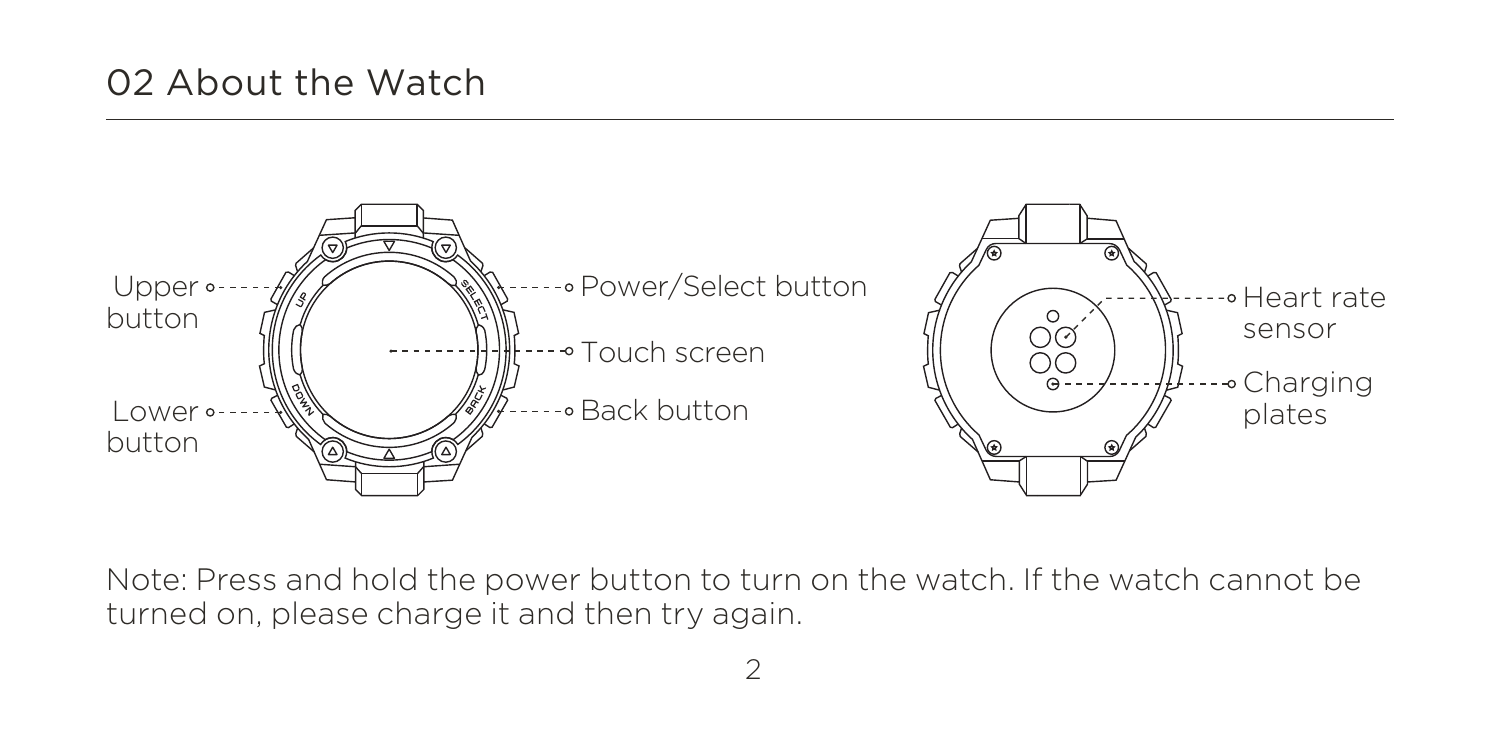- 1. Scan the QR code on the Instruction Manual with your mobile phone to download the app to your mobile phone. You can also download the latest version of app from the Google Play Store or Apple App Store.
- 2. Open the app, register an account and log in.
- 3. Follow the steps in the app to pair your watch correctly. Once pairing is complete, the watch will display the correct time.
- 4. You can set the other watch functions as needed.



Download Zepp App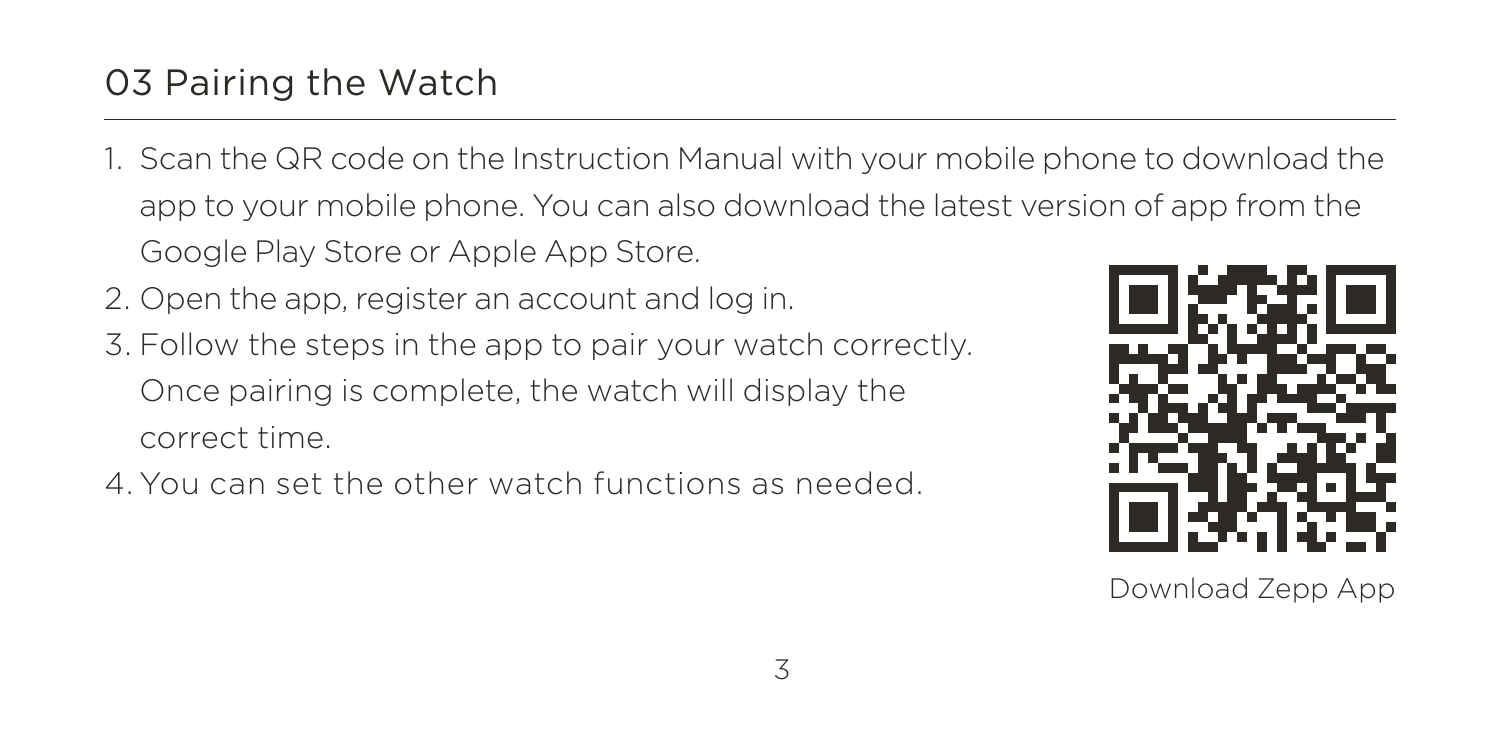Note:

1. For a better user experience, please use the most recent version of the app.

2. The operating system needs to be Android 5.0, iOS 10.0, or above.

3. Do not pair the watch directly using your mobile phone's Bluetooth. Follow the steps in the app to pair your watch correctly.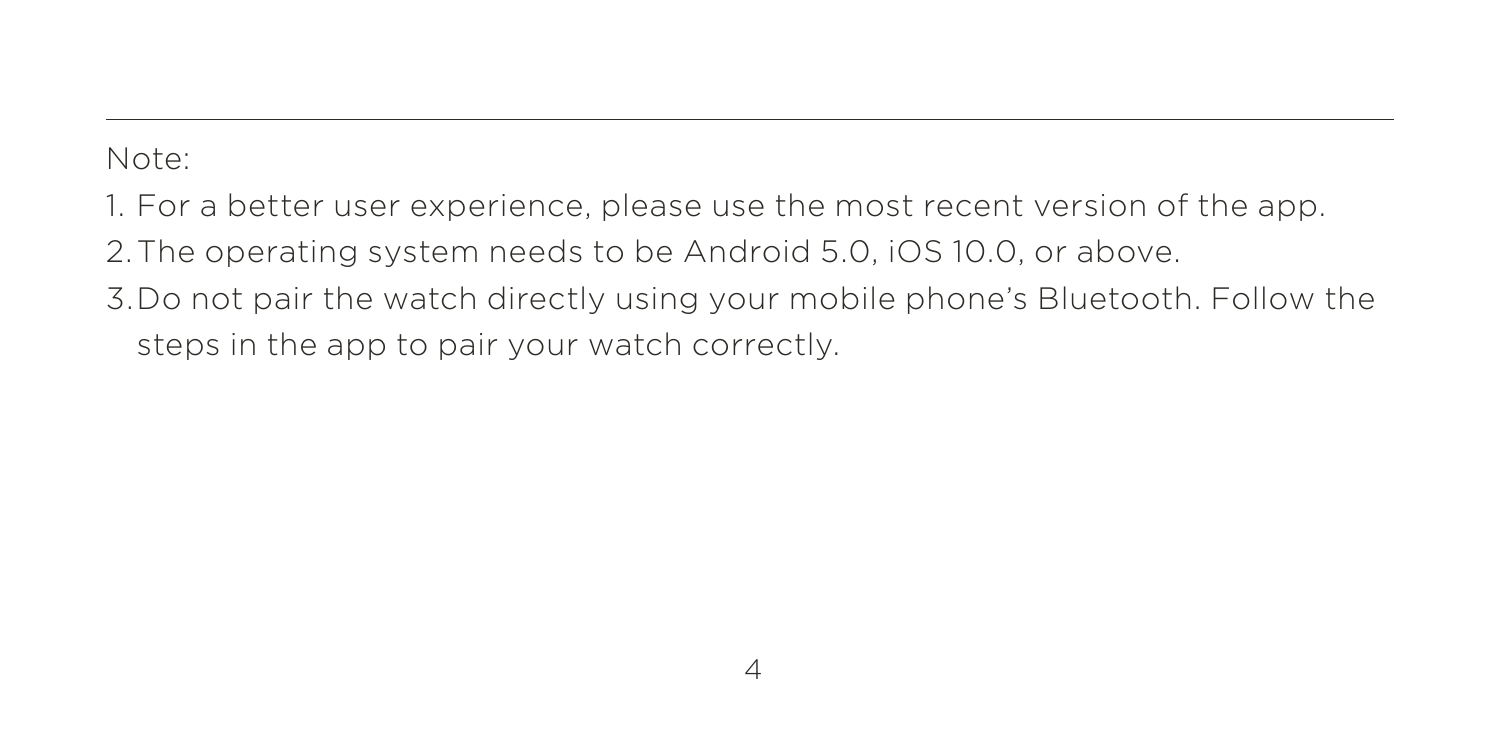## 04 Charging the Watch

1. Connect the watch's charging cable to a power adapter or a computer's USB port. 2. Put the watch into the charging base. Pay attention to the direction and position of the watch, and make sure that the metal contacts on the back of the watch fit closely with the charging base.

3. When charging starts, the watch screen displays the charging progress.

Note:

1. Please use the charging base that comes with the watch. 2. Please use a 1A or above power adapter. Make sure that the charging base is dry before charging.

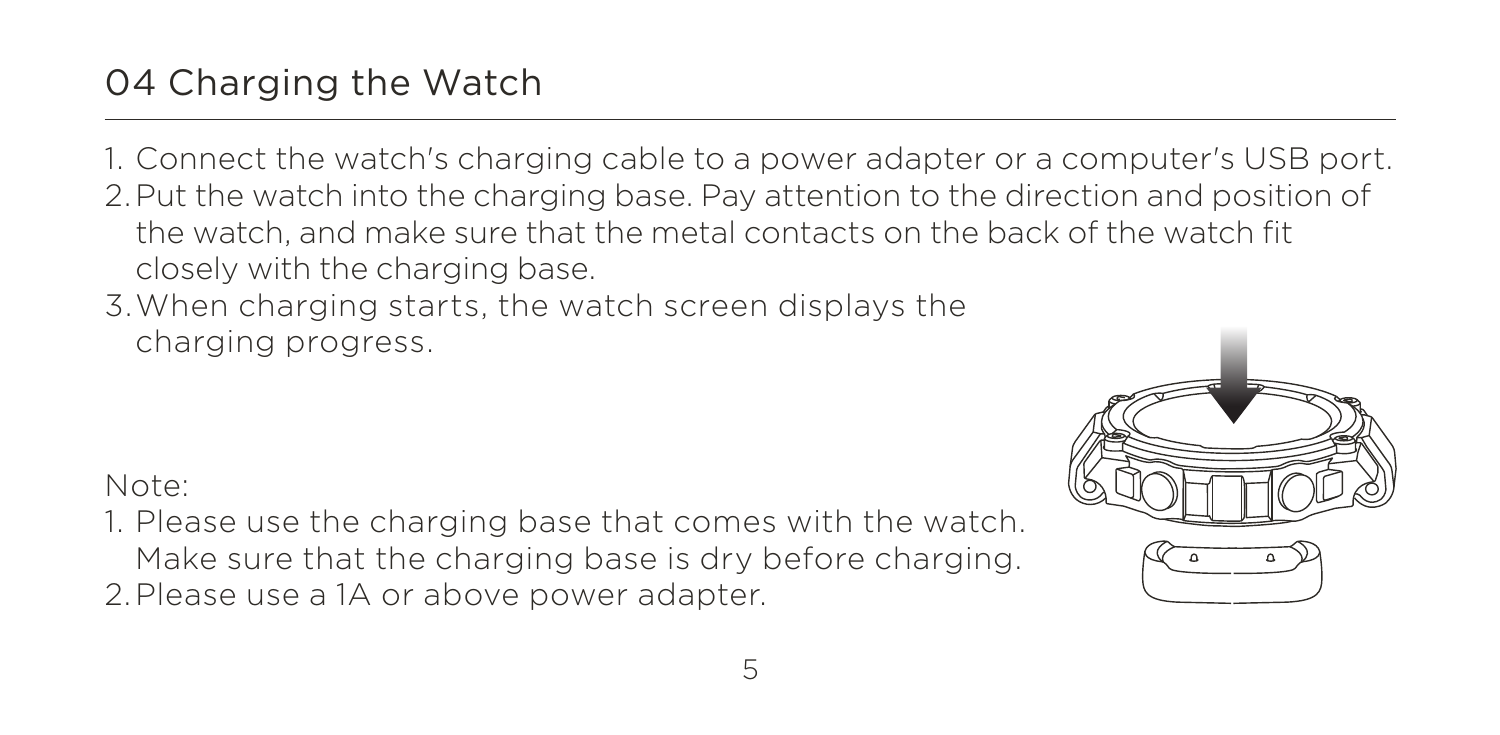## 05 Disassembly and Assembly of the Watch Strap

If you need to install or remove the strap, hold the screw on one side with a screwdriver, and rotate the nut on the other side, as shown in the figure below.



Note:

Once the strap is assembled, pull the strap properly to ensure it is installed successfully.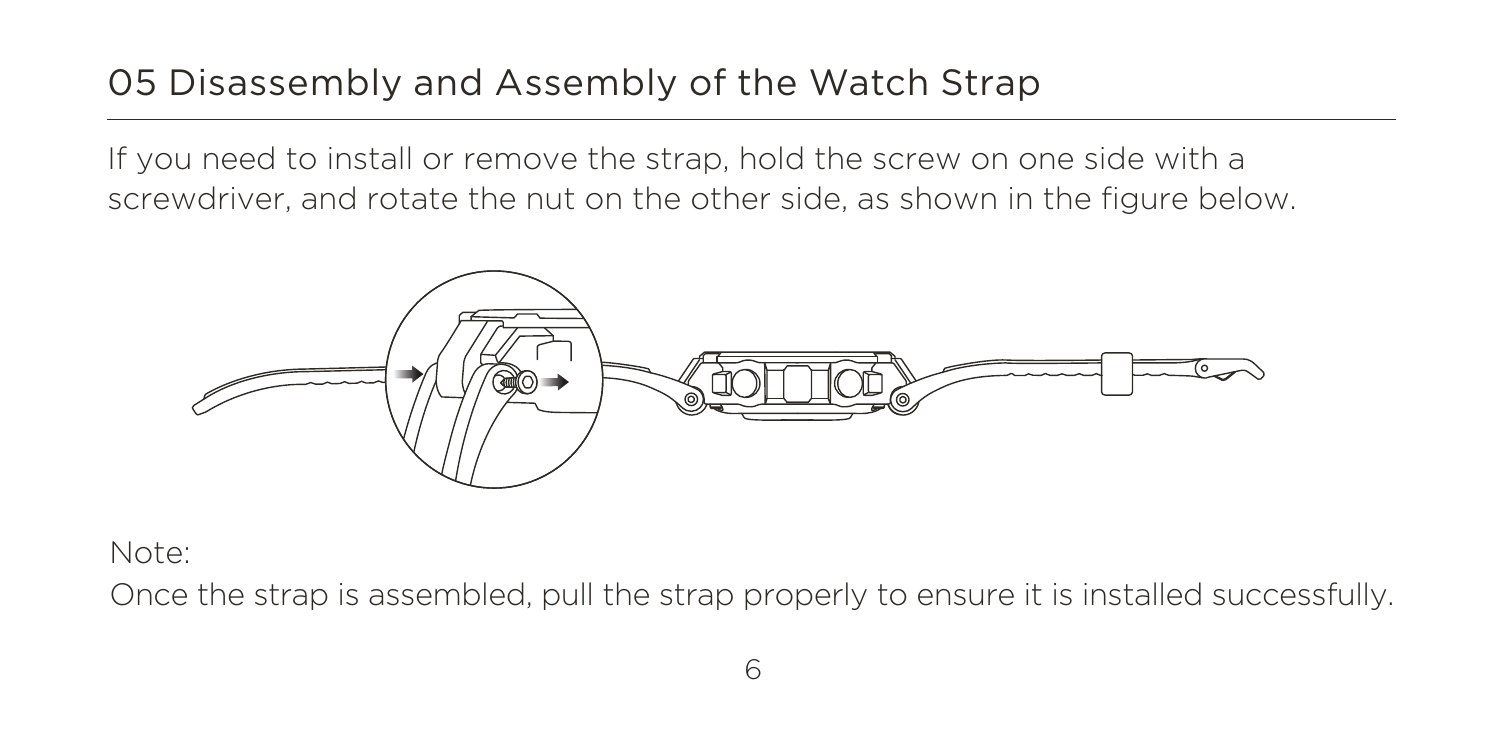- 1. Wear the watch strap not too tightly or too loosely, and leave enough space for the skin to breathe. This makes you feel comfortable and allows the sensor to function.
- 2. When measuring blood oxygen saturation, wear the watch correctly. Avoid 3. We recommend that you tighten the watch strap during exercise and loosen it wearing the watch on the wrist joint, keep your arm flat, maintain comfortable (appropriately tight) fitting between the watch and the skin of your wrist, and keep your arm still throughout the measurement process. When affected by external factors (arm sag, arm sway, arm hair, tattoo, etc.), the measurement result may be inaccurate or the measurement may fail and provide no output. afterwards.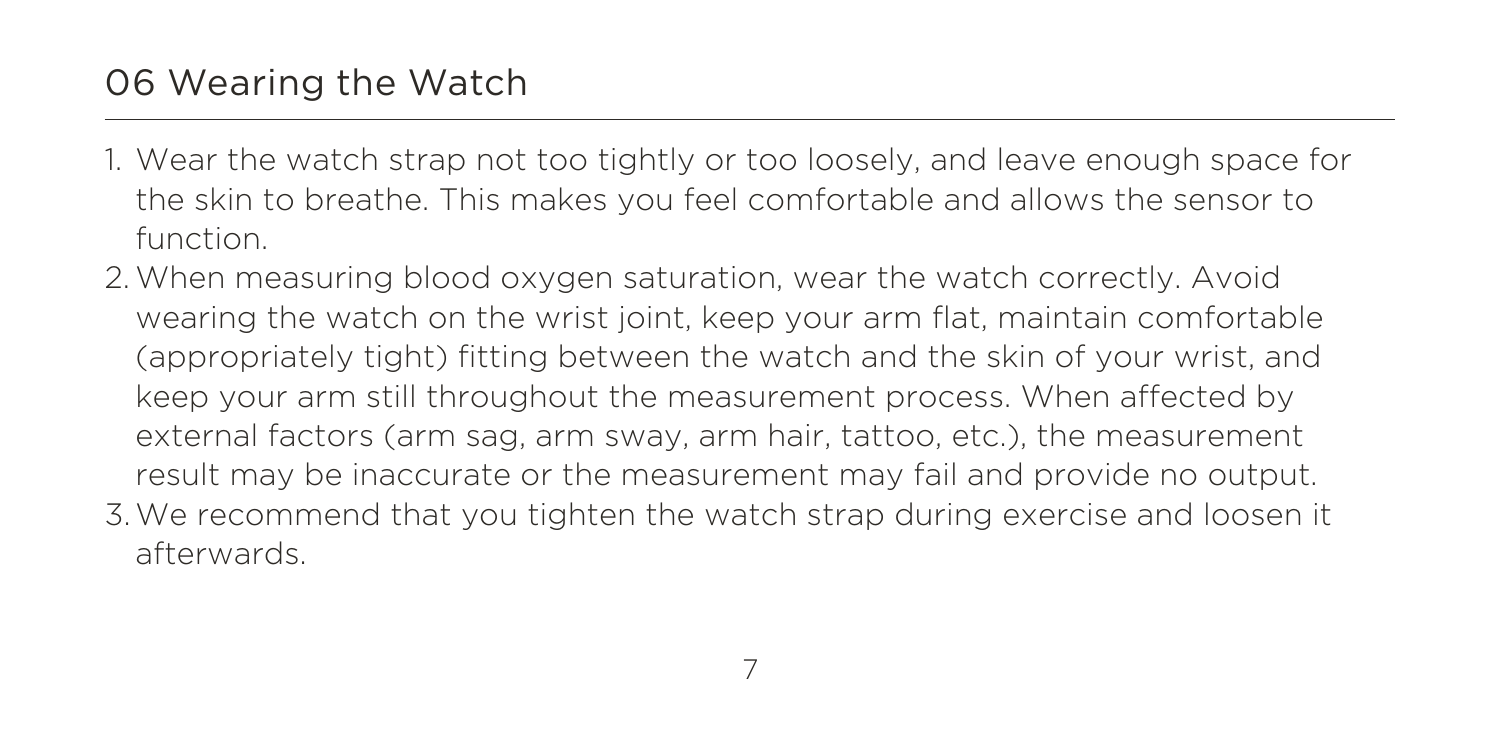Product model: A2013 Input: 5V d.c. 500mA MAX Bluetooth version: BLE V5.0 BLE output power: <5 dBm

Operating temperature: 0°C to 45°C Water resistance rating: 10 ATM Bluetooth frequency: 2400–2483.5 MHz

View product certification information on the watch's Settings > System > Regulation page. Device requirements: Devices installed with Android 5.0 or iOS 10.0 or above OS versions



The Bluetooth® word mark and logos are registered trademarks owned by Bluetooth SIG, Inc. and any use of such marks by Anhui Huami Information Technology Co., Ltd. is under license. Other trademarks and trade names are those of their respective owners.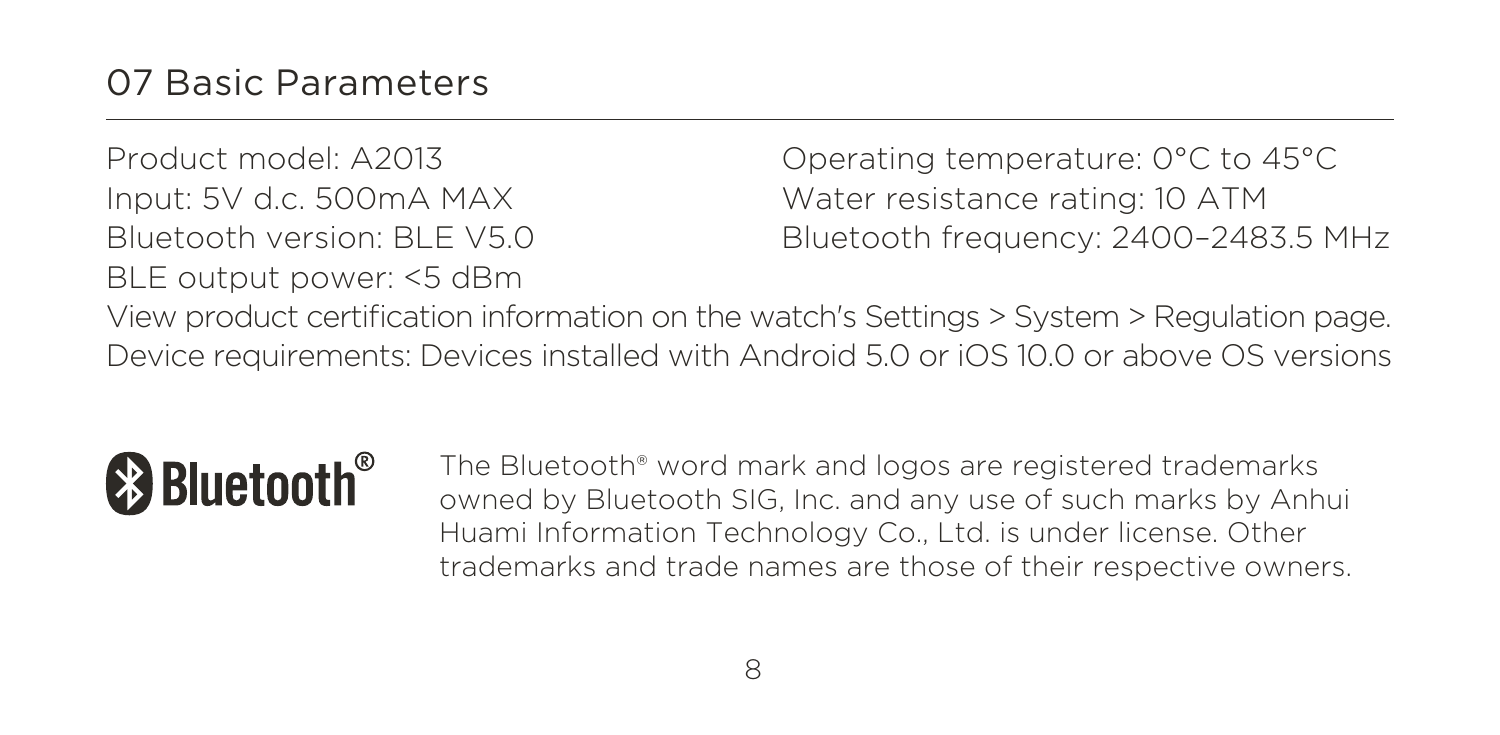This device complies with part 15 of the FCC Rules. Operation is subject to the following two conditions:

(1) This device may not cause harmful interference, and

(2) This device must accept any interference received, including interference that may cause undesired operation.

FCC ID: 2AC8UA2013

Any changes or modifications that are not expressly approved by the party responsible for the compliance may void the user's authority to operate the device.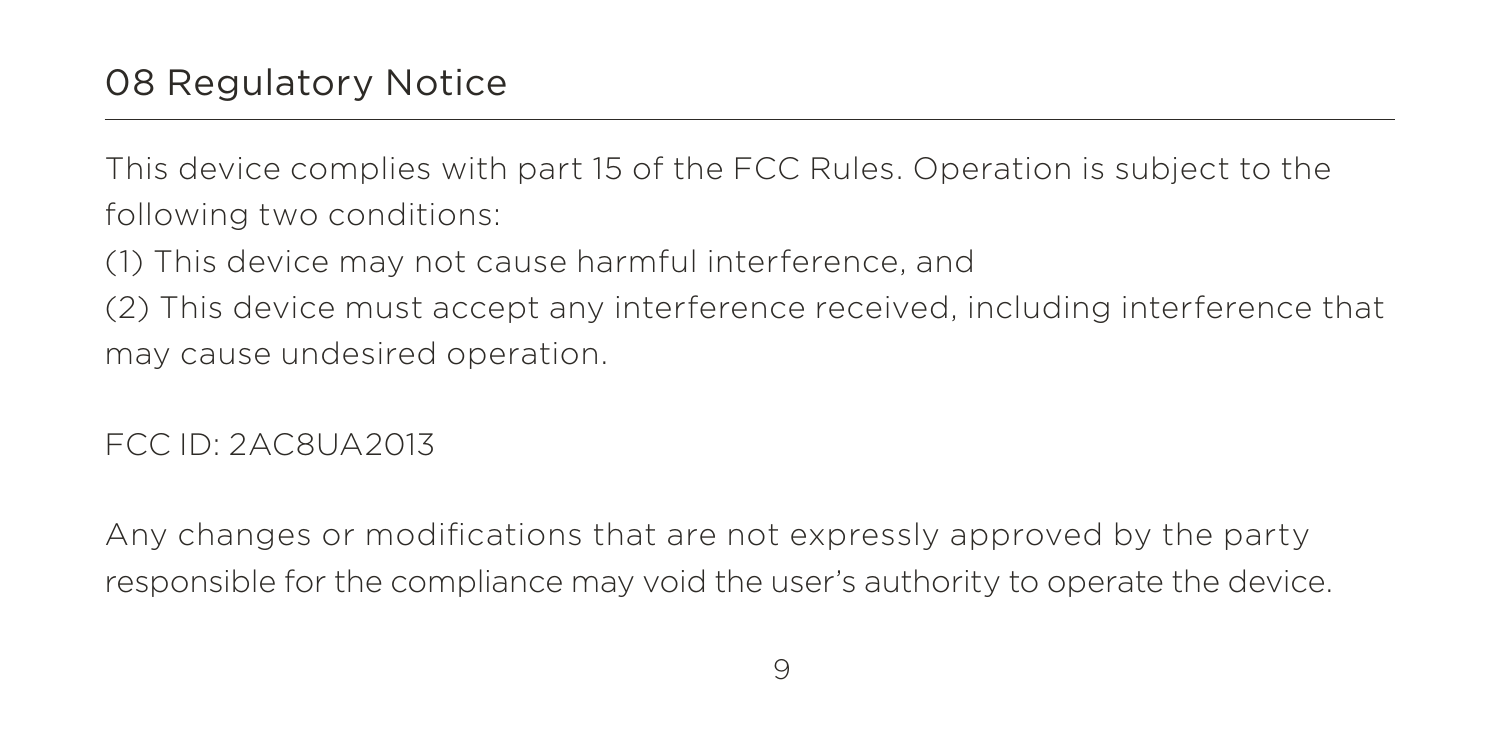Note: This equipment has been tested and found to comply with the limits for a Class B digital device, pursuant to part 15 of the FCC Rules. These limits are designed to provide reasonable protection against harmful interference in a residential installation. This equipment generates, uses and can radiate radio frequency energy and, if not installed and used in accordance with the instructions, may cause harmful interference to radio communications. However, there is no guarantee that interference will not occur in a particular installation. If this equipment does cause harmful interference to radio or television reception, which can be determined by turning the equipment off and on, the user is encouraged to try to correct the interference by one or more of the following measures: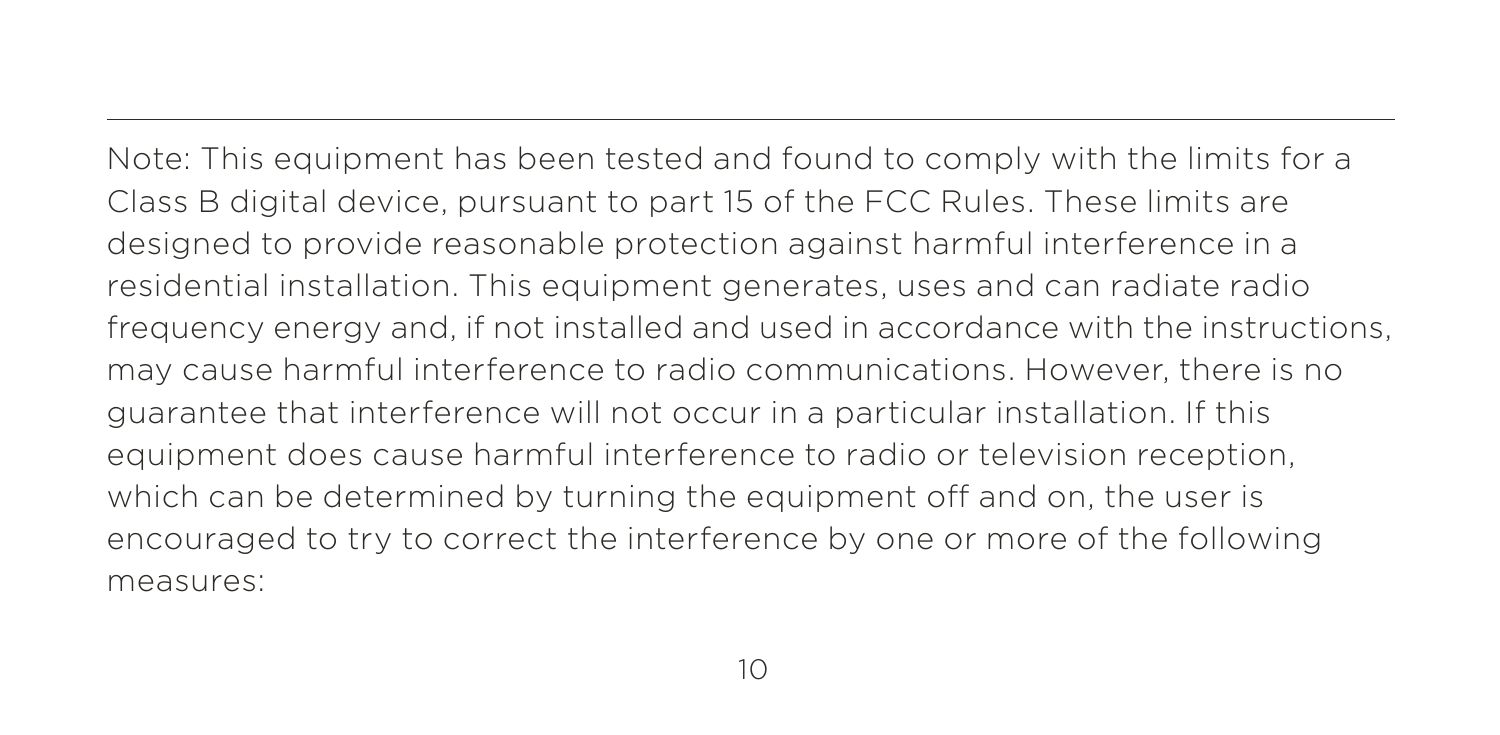- —Reorient or relocate the receiving antenna.
- —Increase the separation between the equipment and receiver.
- $-$  Connect the equipment into an outlet on a circuit different from that to which thereceiver is connected.
- —Consult the dealer or an experienced radio/TV technician for help.

The device has been evaluated to meet general RF exposure requirement. The device can be used in portable exposure condition without restriction.





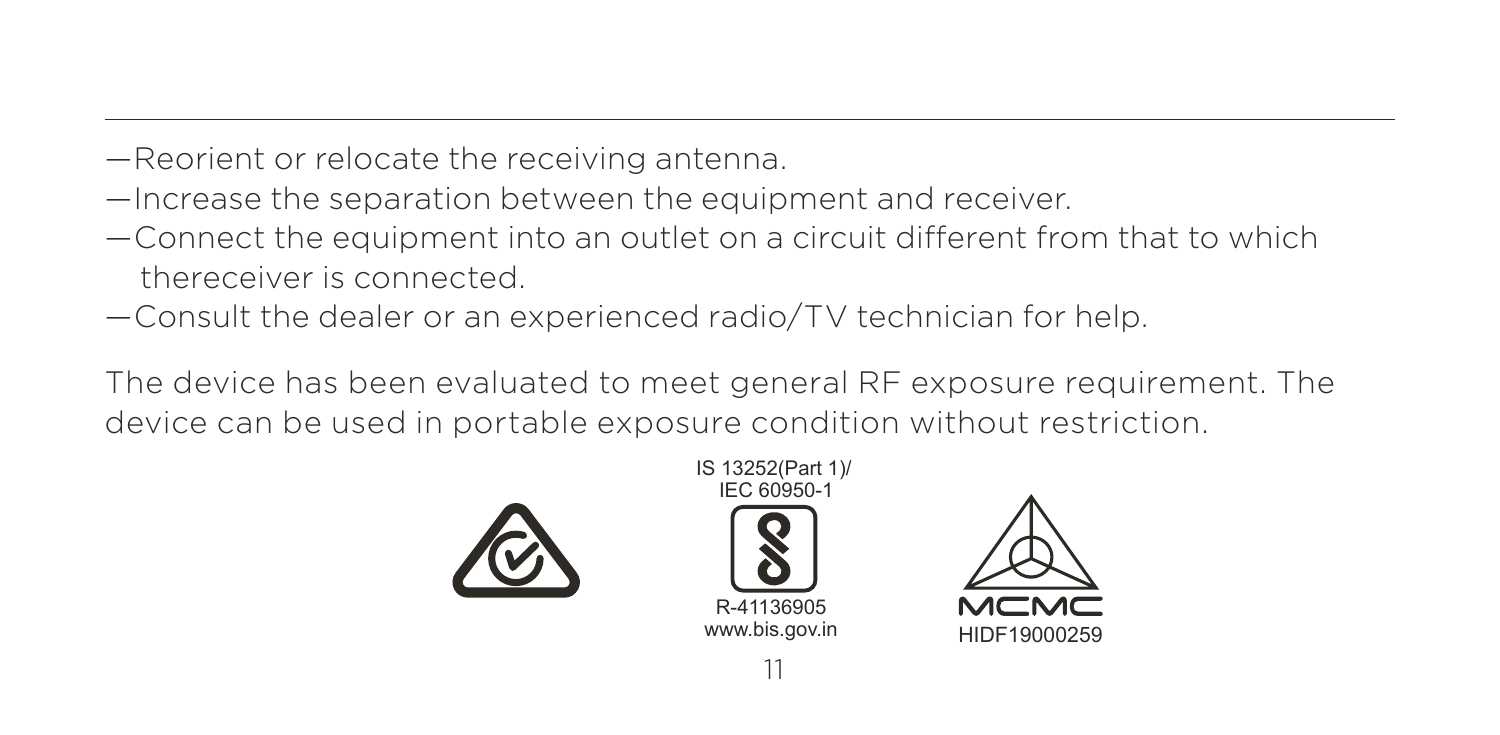This device contains licence-exempt transmitter(s)/receiver(s) that comply with Innovation, Science and Economic Development Canada's licence-exempt RSS(s). Operation is subject to the following two conditions:

(1) This device may not cause interference.

(2) This device must accept any interference, including interference that may cause undesired operation of the device.

IC: 21806-A2013 CAN ICES-3(B)/NMB-3(B)

Le présent appareil est conforme aux CNR d'Industrie Canada applicables aux appareils radioexempts de licence. L'exploitation est autorisée aux deux conditions suivantes :

(1) l'appareil ne doit pas produire de brouillage, et

(2) l'utilisateur de l'appareil doit accepter tout brouillage radioélectrique subi, même si le brouillage est susceptible d'en compromettre le fonctionnement.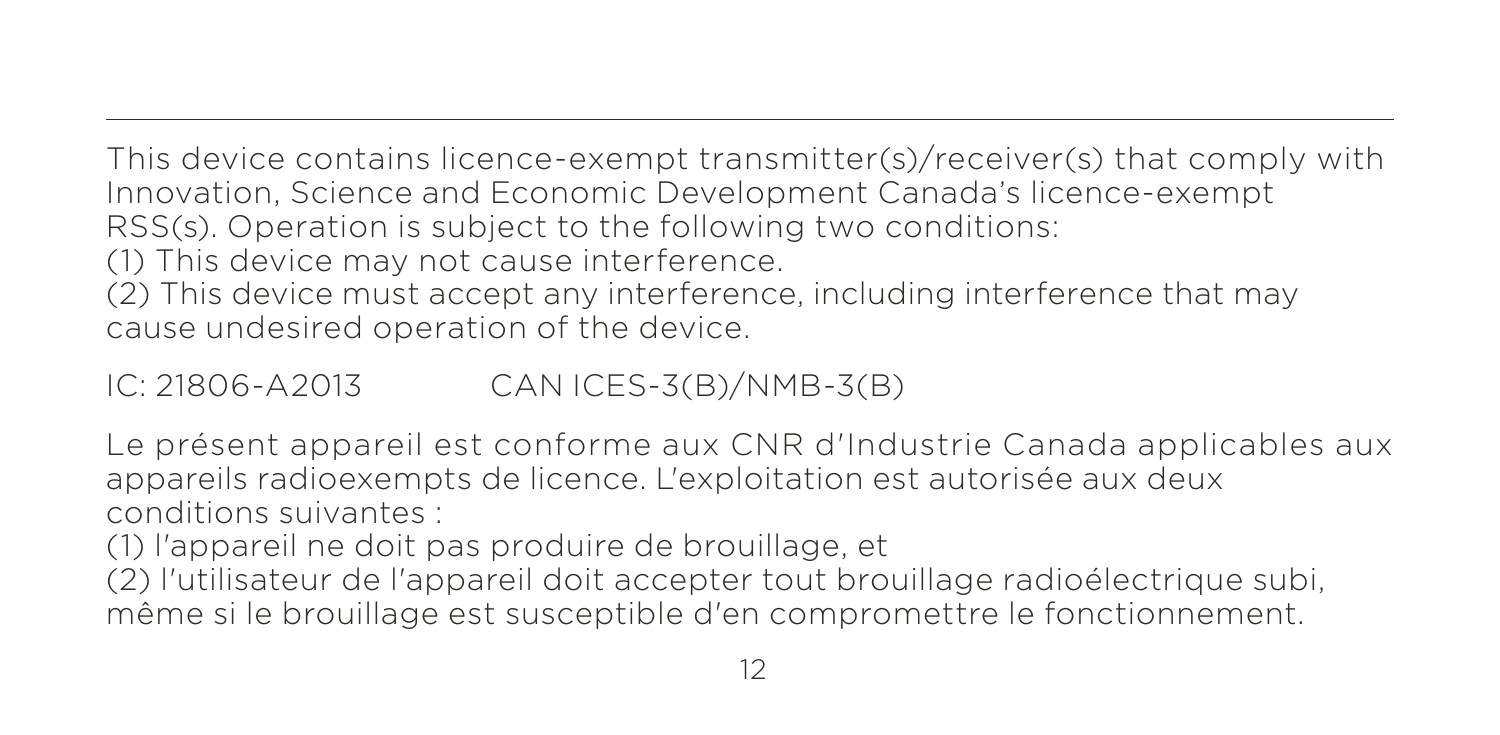Under Industry Canada regulations, this radio transmitter may only operate using an antenna of a type and maximum (or lesser) gain approved for the transmitter by Industry Canada. To reduce potential radio interference to other users, the antenna type and its gain should be so chosen that the equivalent isotropically radiated power (e.i.r.p.) is not more than that necessary for successful communication.

Conformément à la réglementation d'Industrie Canada, le présent émetteur radio peut fonctionner avec une antenne d'un type et d'un gain maximal (ou inférieur) approuvé pour l'émetteur par Industrie Canada. Dans le but de réduire les risques de brouillage radioélectrique à l'intention des autres utilisateurs, il faut choisir le type d'antenne et son gain de sorte que la puissance isotrope rayonnée équivalente (p.i.r.e.) ne dépasse pas l'intensité nécessaire à l'établissement d'une communication satisfaisante.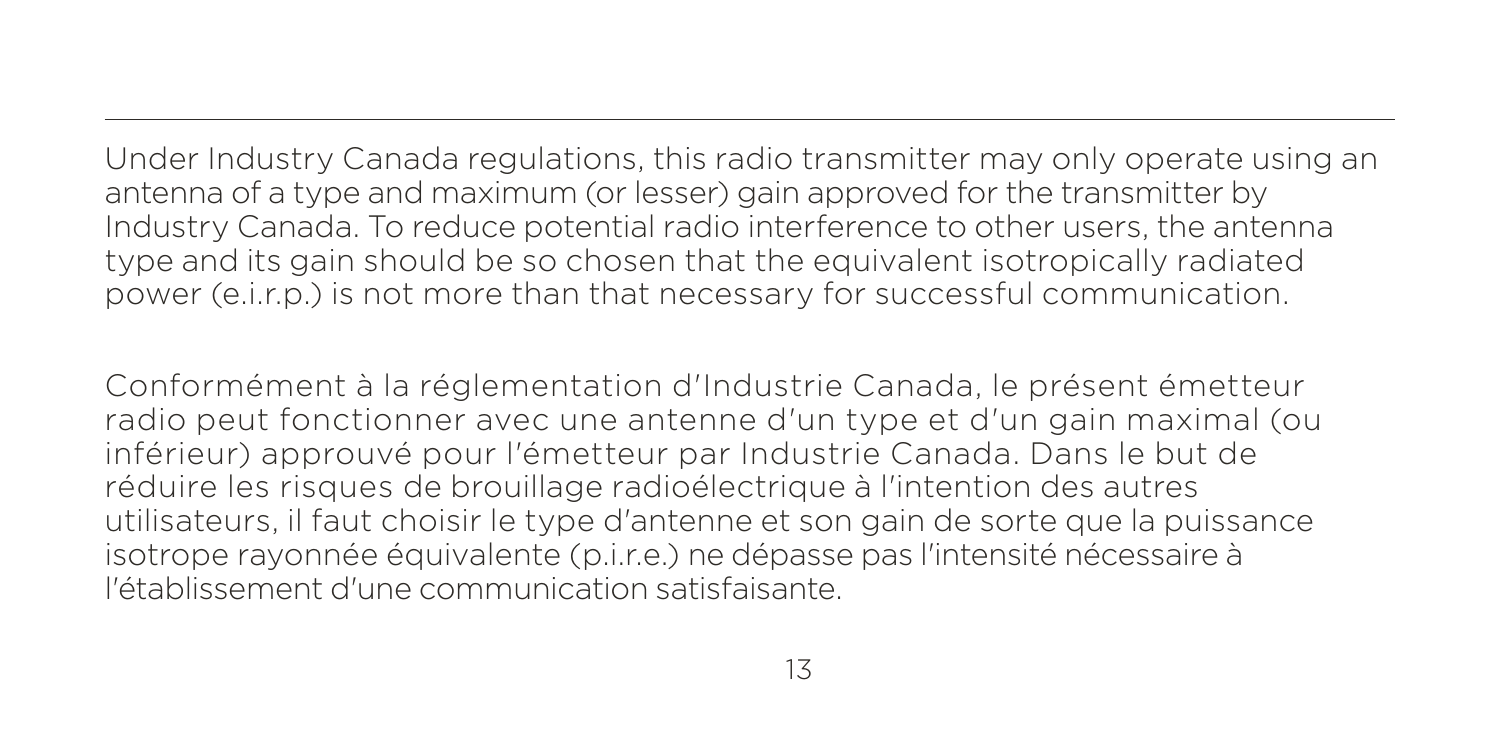## 09 Disposal and Recycling Information



All products bearing this symbol are waste electrical and electronic equipment (WEEE as in directive 2012/19/EU) which should not be mixed with unsorted household waste. Instead, you should protect human health and the environment by handing over your waste equipment to a designated collection point for the recycling of waste electrical and electronic equipment, appointed by the government or local authorities. Correct disposal and recycling will help prevent potential negative consequences to the environment and human health. Please contact the installer or local authorities for more information about the location as well as terms and conditions of such collection points.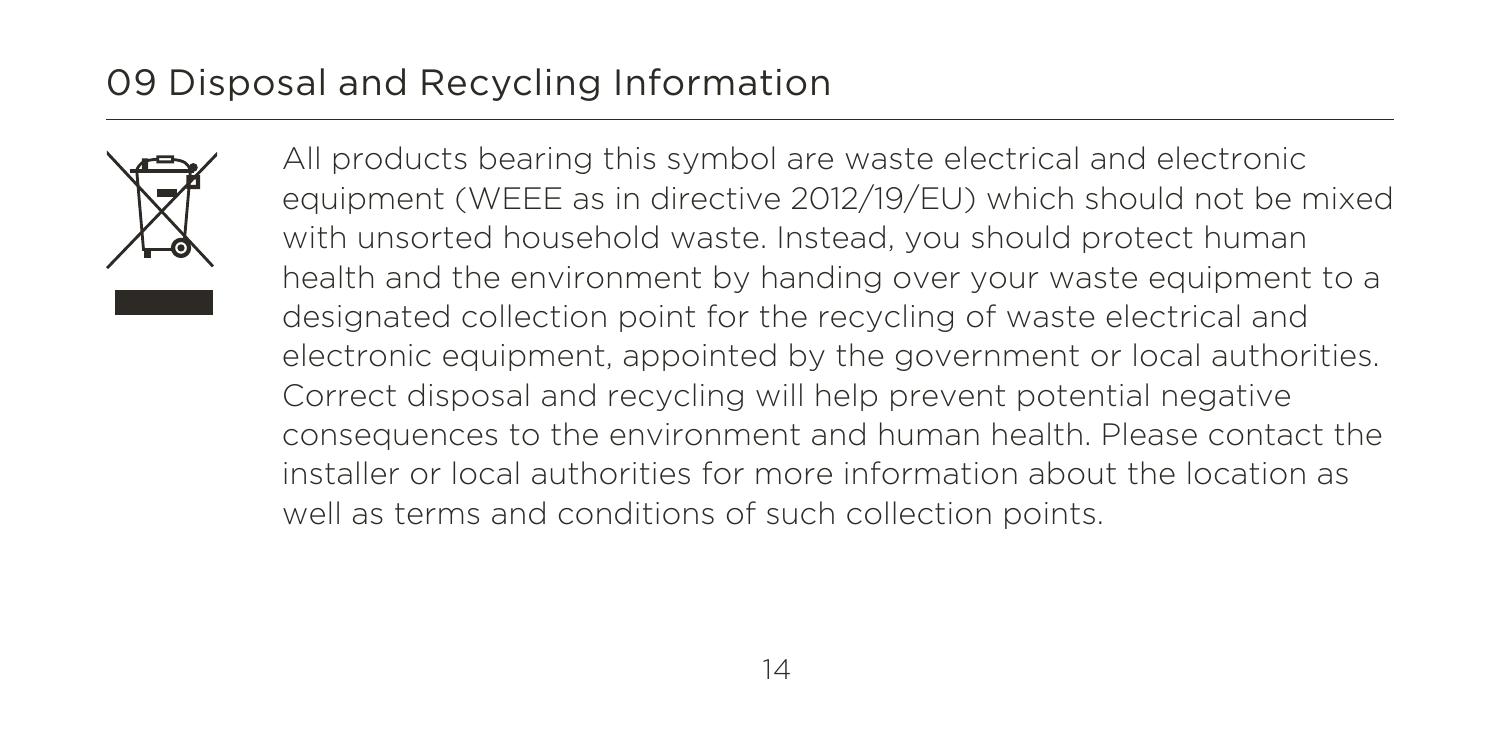## 10 Certifications and Safety Approvals

Hereby, Anhui Huami Information Technology Co., Ltd. declares that the radio device type A2013 is in compliance with Directive 2014/53/EU. The full text of the EU declaration of conformity is available at the following internet address: https://support.amazfit.com/en

For more regulatory information and product certification/compliance logos related to Amazfit T-Rex Pro, please go to Regulatory on your Amazfit T-Rex Pro.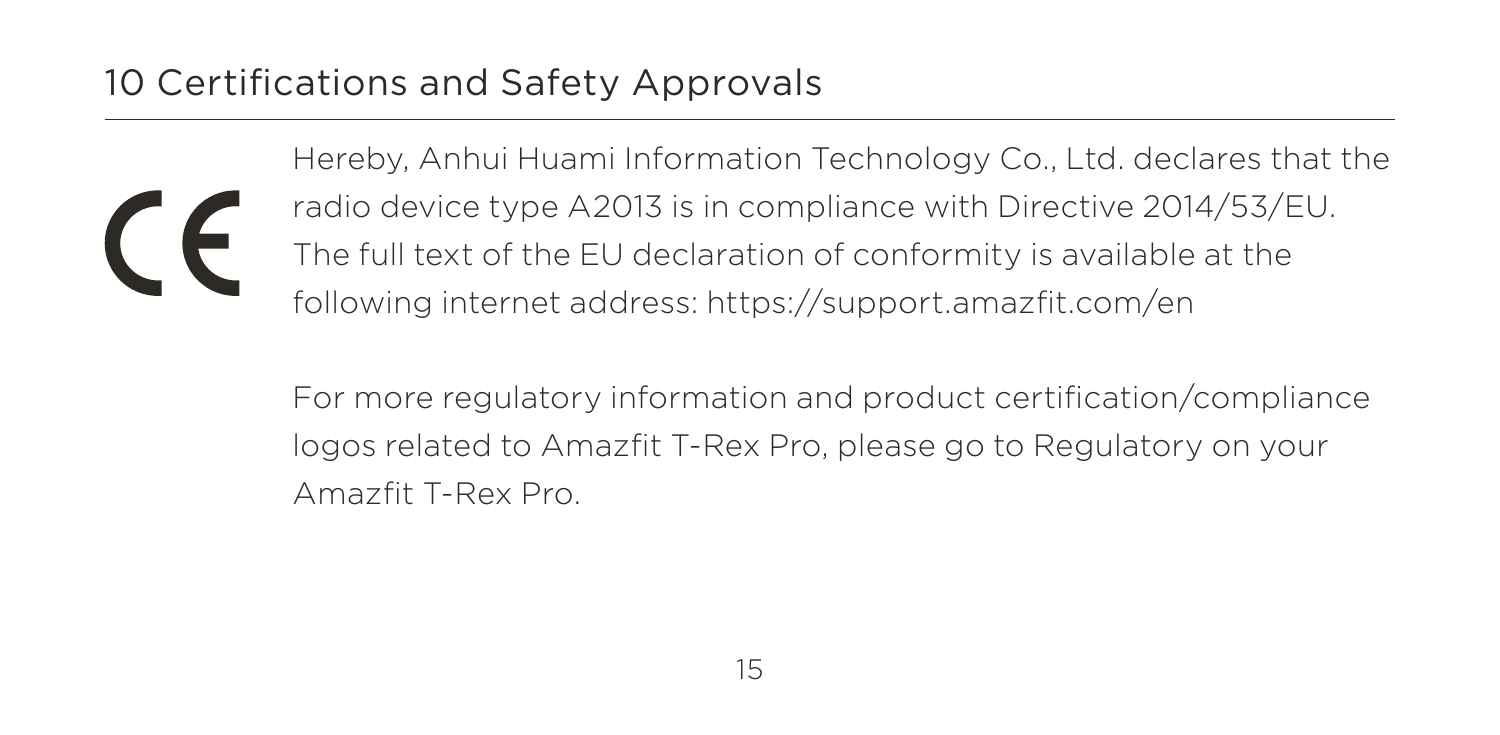# 11 Battery Safety

- 1. This device is equipped with a built-in battery that cannot be removed or replaced. Do not disassemble or modify the battery by yourself.
- 2. Disposal of a battery into fire or a hot oven, or mechanically crushing or cutting of a battery can result in an explosion.
- 3. Leaving a battery in an extremely high temperature surrounding environment can result in an explosion or the leakage of flammable liquid or gas.
- 4 A battery subjected to extremely low air pressure may result in an explosion or the leakage of flammable liquid or gas.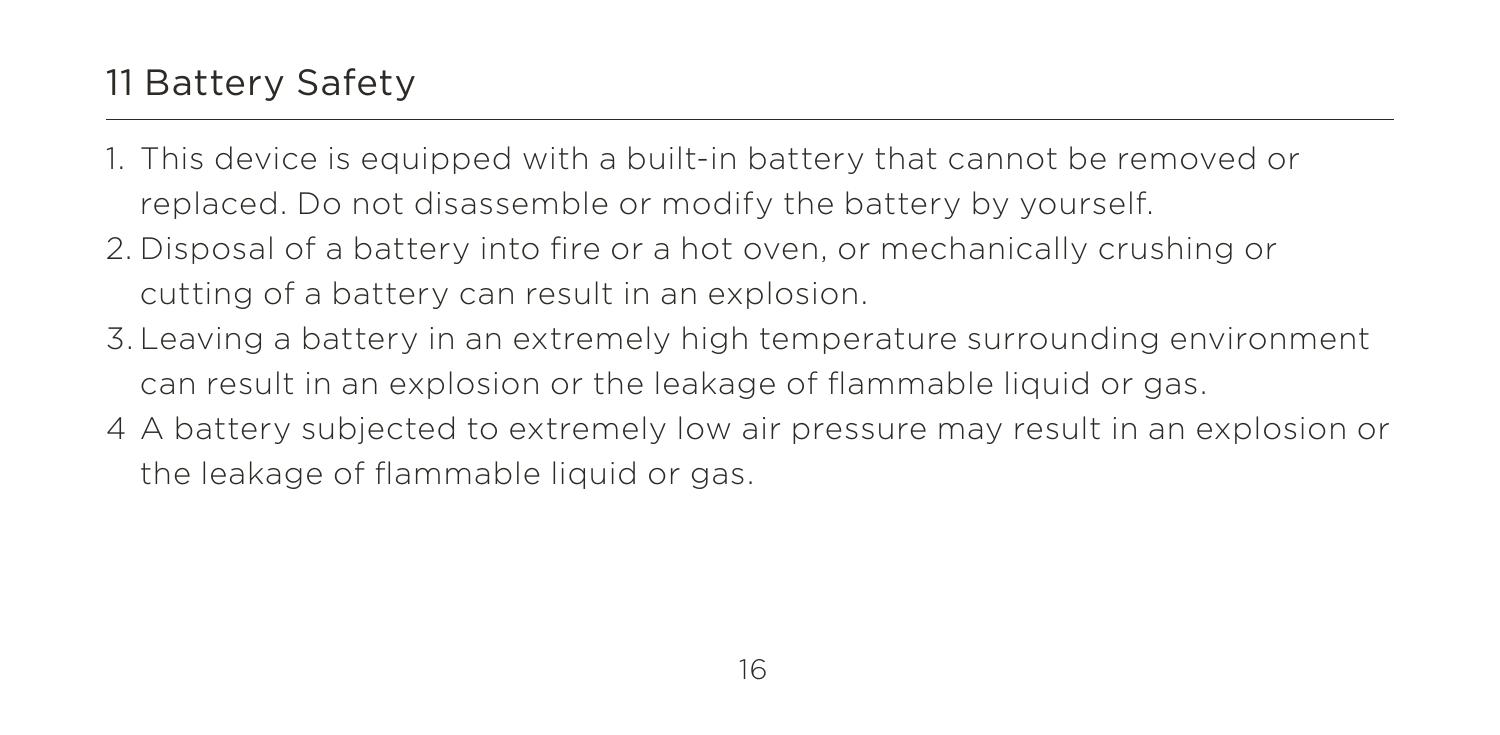# 12 Safety Notice

- 1. Do not allow children or pets to bite or swallow the product or its accessories, as this may cause injury.
- 2. Do not place this product under excessively high or low temperatures, which may cause the product to catch fire or explode.
- 3. Do not place this product near heat sources or open flame, such as ovens and electric heaters.
- 4. Some people may experience allergic skin reactions to plastics, leathers, fibers, and other materials, and symptoms such as redness, swelling, and inflammation will occur after long-term contact with this product's components. If you experience such symptoms, please discontinue use and consult your doctor.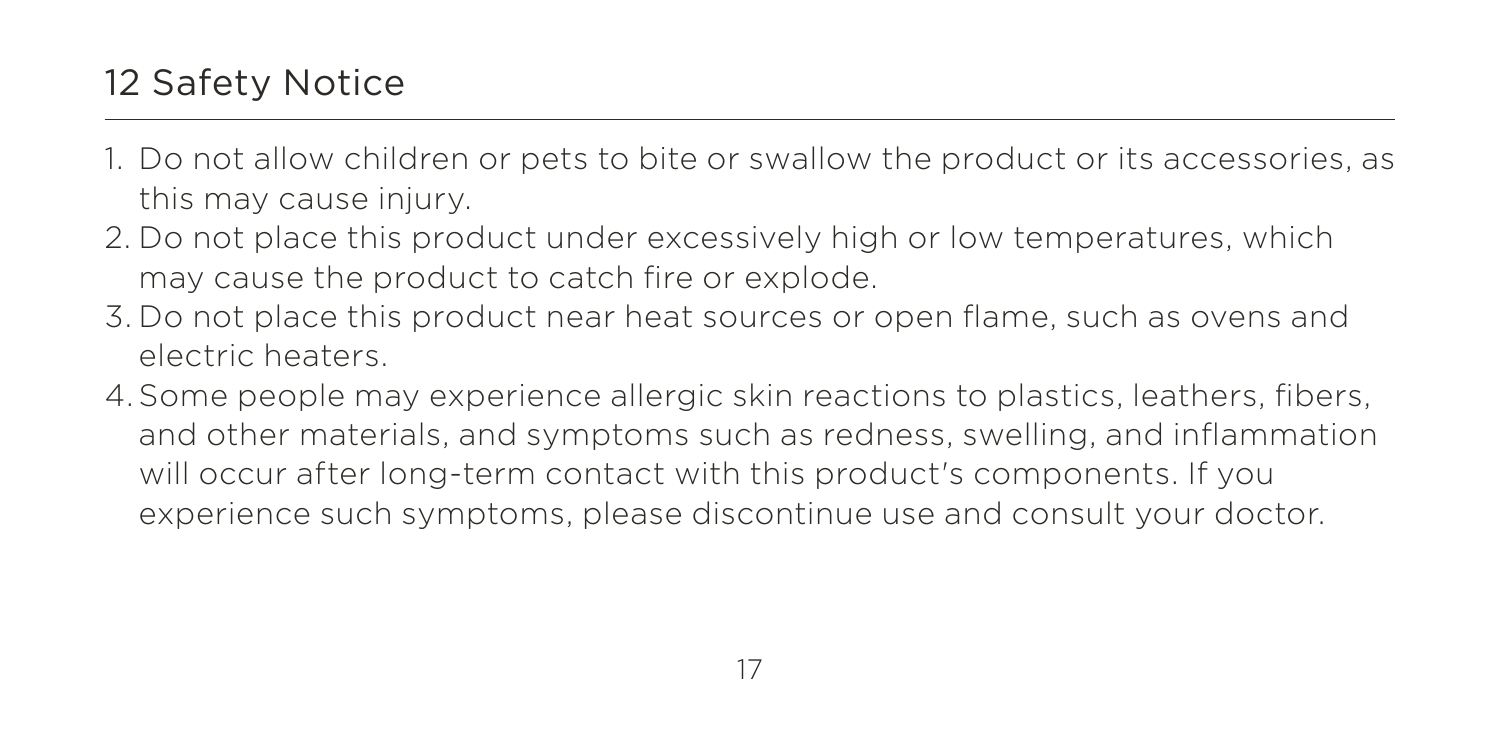- 5. Do not use unauthorized or incompatible power adapters, chargers, or data cables, which may damage the watch and accessories, or cause fire, explosion, or other hazards.
- 6. The radio waves generated by this product may affect the normal operation of implanted medical devices or personal medical devices, such as pacemakers and hearing aids. If you use any such medical devices, consult the manufacturer for relevant usage restrictions.
- 7. Do not dispose of this device or its accessories as ordinary household waste. Please make sure you dispose of or recycle this device and its accessories in accordance with local laws and regulations.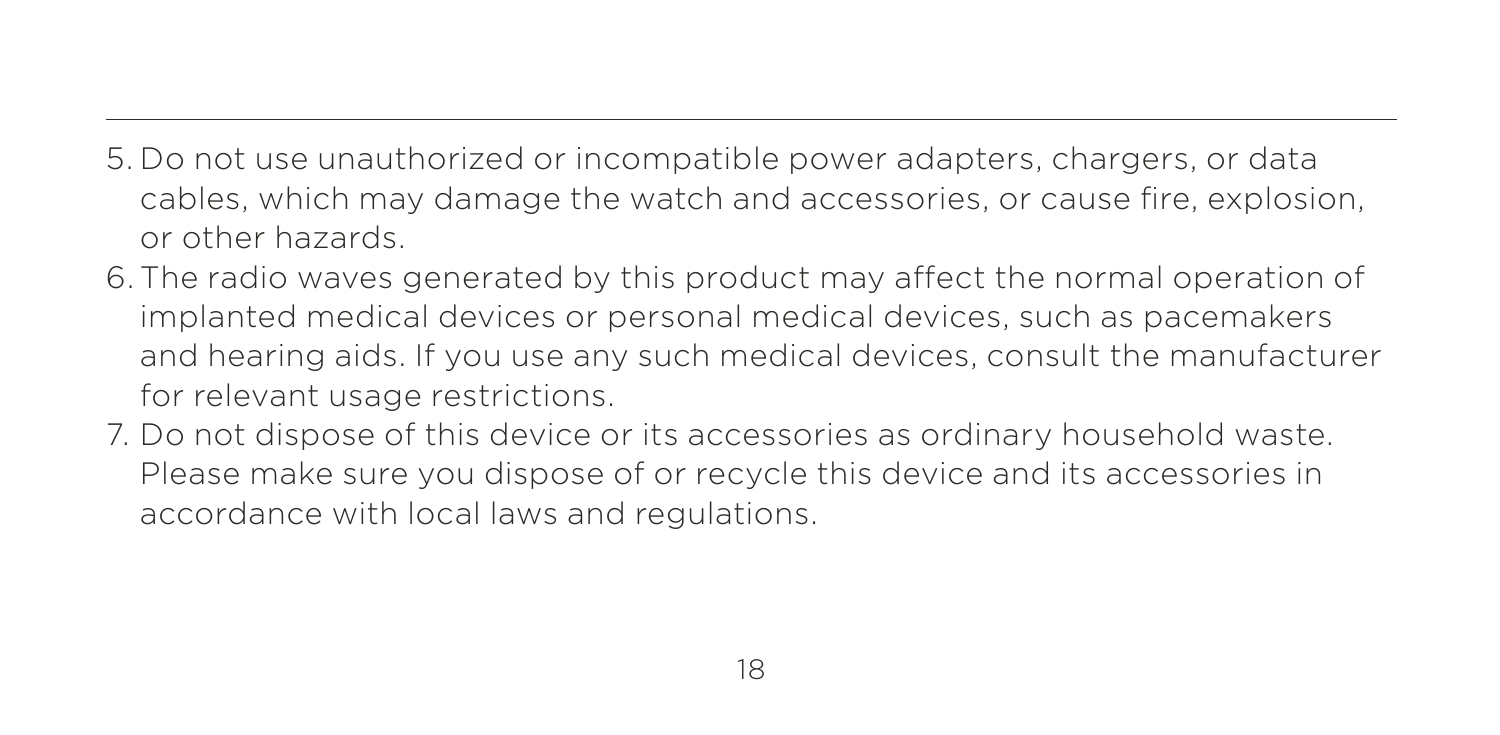- 1. Avoid using detergents such as soap, hand sanitizer, bath foam, or lotion for cleaning to prevent chemical residues from irritating the skin, corroding the device, or degrading the water resistance of the device.
- 2. After wearing the device while bathing (for devices that support bathing), swimming (for devices that support swimming), or sweating, please promptly clean and dry the device.
- 3. The leather strap is not waterproof. Avoid getting the strap wet, as this may shorten its service life.
- 4. When using light-colored watch straps, avoid contact with dark clothing to prevent staining.
- 5. Do not place the device in direct sunlight for long periods. Excessively high or low ambient temperature may cause device failure.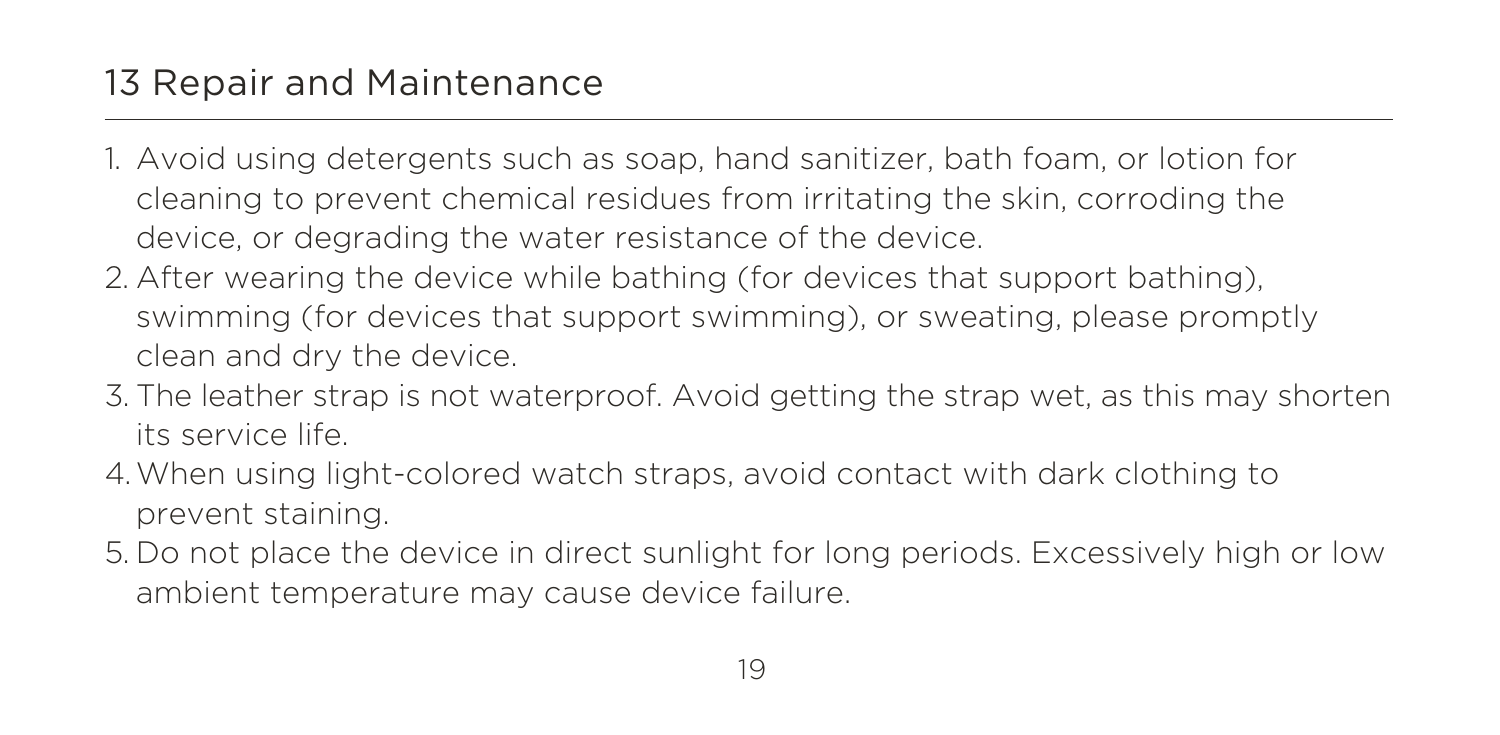- 6. Handle with care during transportation. Keep the device dry and away from humidity.
- 7. Do not wear your watch during snorkeling, hot showers, hot springs, saunas (steam rooms), diving, underwater diving, water skiing, and other activities involving high-speed water currents.

## 14 Troubleshooting

Please check the FAQ on the website: https://support.amazfit.com/en.